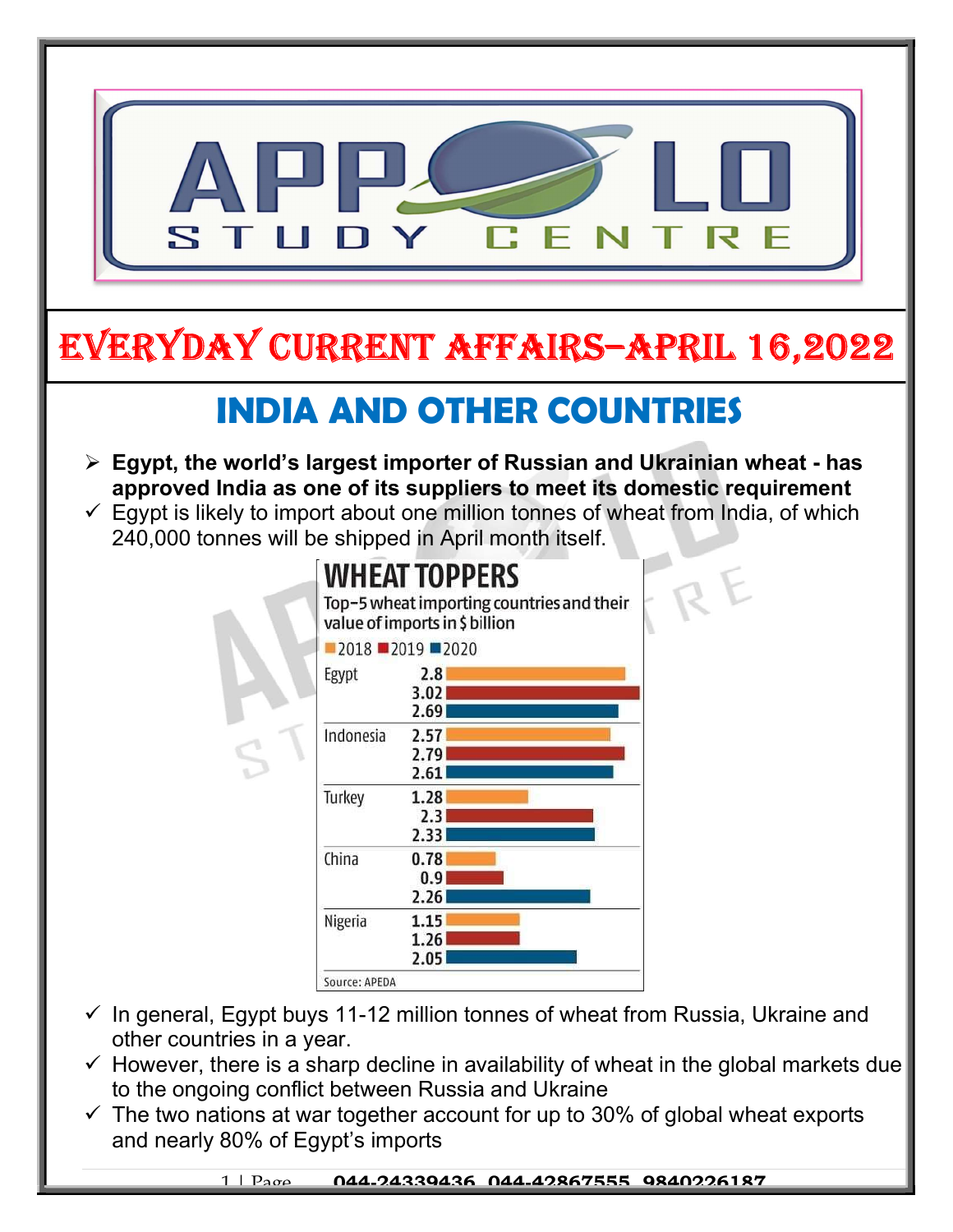- $\checkmark$  The approval from Egypt follows a rigorous process of field visits and checks in quarantine facilities in India by Egyptian authorities following complaints of Indian wheat containing 'karnal bunt' disease.
- $\checkmark$  The teams visited wheat fields in Madhya Pradesh, UP and Punjab to check for themselves the quality of wheat produced in India
- $\checkmark$  Israel, Oman, Nigeria, and South Africa have also approached India to source wheat supplies following the Russia-Ukraine conflict
- $\checkmark$  Egypt imported wheat worth about \$1.8 billion from Russia and \$610.8 million from Ukraine in 2020
- $\checkmark$  India's wheat exports rose to \$1.74 billion in April-January 2021-22 as against \$340.17 million in the same period last year.
- $\checkmark$  India's wheat exports are mainly to neighbouring countries with Bangladesh having the largest share of more than 54% in both volume and value terms in 2020-21.
- $\checkmark$  The top ten countries importing Indian wheat in 2020-21 were Bangladesh, Nepal, the United Arab Emirates, Sri Lanka, Yemen, Afghanistan, Qatar, Indonesia, Oman and Malaysia.



- $\checkmark$  India accounts for less than 1% in the world's wheat export.
- $\checkmark$  India is the second largest producer of wheat with a share of around 14.14% in the world's total production in 2020.
- $\checkmark$  India produces around 107.59 million tonnes of wheat annually
- $\checkmark$  Out of this, around 98 million tonnes is used towards domestic consumption
- $\checkmark$  Major wheat growing states in India are Uttar Pradesh, Punjab, Haryana, Madhya Pradesh, Rajasthan, Bihar and Gujarat.

## SCIENCE, TECHNOLOGY & ENVIRONMENT

- $\triangleright$  The US Food and Drug Administration (USFDA) has granted emergencyuse authorisation to the first Covid-19 test that can detect the coronavirus in a breath sample, within minutes and with a high degree of accuracy.
- $\checkmark$  The InspectIR Covid-19 Breathalyzer can produce results in less than 3 minutes and can be used in doctor's offices, hospitals and mobile testing sites.
- $\checkmark$  A single machine, of the size of a carry-on luggage, can analyze about 160 samples per day.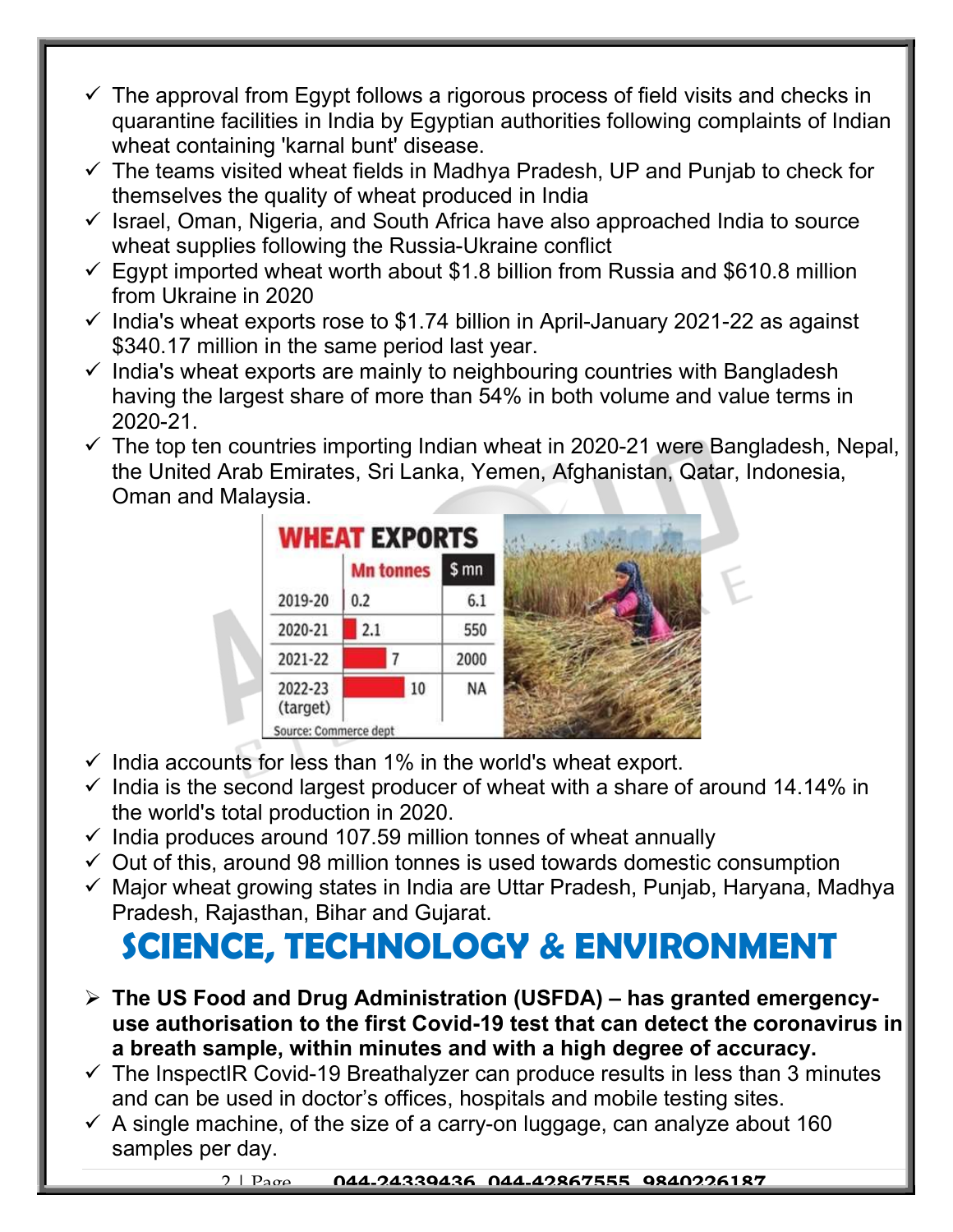$\checkmark$  The device was tested in a study made up of 2,409 individuals both with and without symptoms of the virus.



- $\checkmark$  In the study, the test identified 91% of positive samples correctly and 99% of negative samples correctly.
- $\checkmark$  The Breathalyzer test uses a technique called Gas Chromatography Gas Mass Spectrometry (GC-MS), which separates and identifies chemical mixtures to detect five compounds associated with the coronavirus in exhaled breath.
- $\checkmark$  If a test indicates positive on the Breathalyzer, it should be confirmed with a molecular test, such as a RT-PCR lab test.
- $\triangleright$  Astronomers have discovered a new galaxy named HD1, which may be the earliest and most distant galaxy ever observed
- $\checkmark$  The galaxy may have formed relatively soon after the Big Bang event that marked the origin of the universe in an explosion of energy and matter
- $\checkmark$  The galaxy dates back to more than 300 million years after the Big Bang that occurred about 13.8 billion years ago
- $\checkmark$  Further, the galaxy seems to have been forming stars at a hectic pace about 100 a year, which is at least 10 times higher than what is expected
- $\checkmark$  The discovery was made as a result of more than 1,200 hours of observing time with the Subaru Telescope, VISTA Telescope, UK Infrared Telescope, and Spitzer Space Telescope.
- $\checkmark$  The current record-holder for the farthest galaxy is GN-z11 and HD1 is 100 million light years away than GN-z11.
- $\checkmark$  Galaxies are vast groups of stars and interstellar matter bound by gravity, like the Milky way in which our Sun and its planets are present

## APPOINTMENTS

- $\triangleright$  Gilbert F. Houngbo from Togo was elected as the next Director-General of the International Labour Organization (ILO)
- $\checkmark$  Houngbo is currently serving as the President of the International Fund for Agricultural Development (IFAD).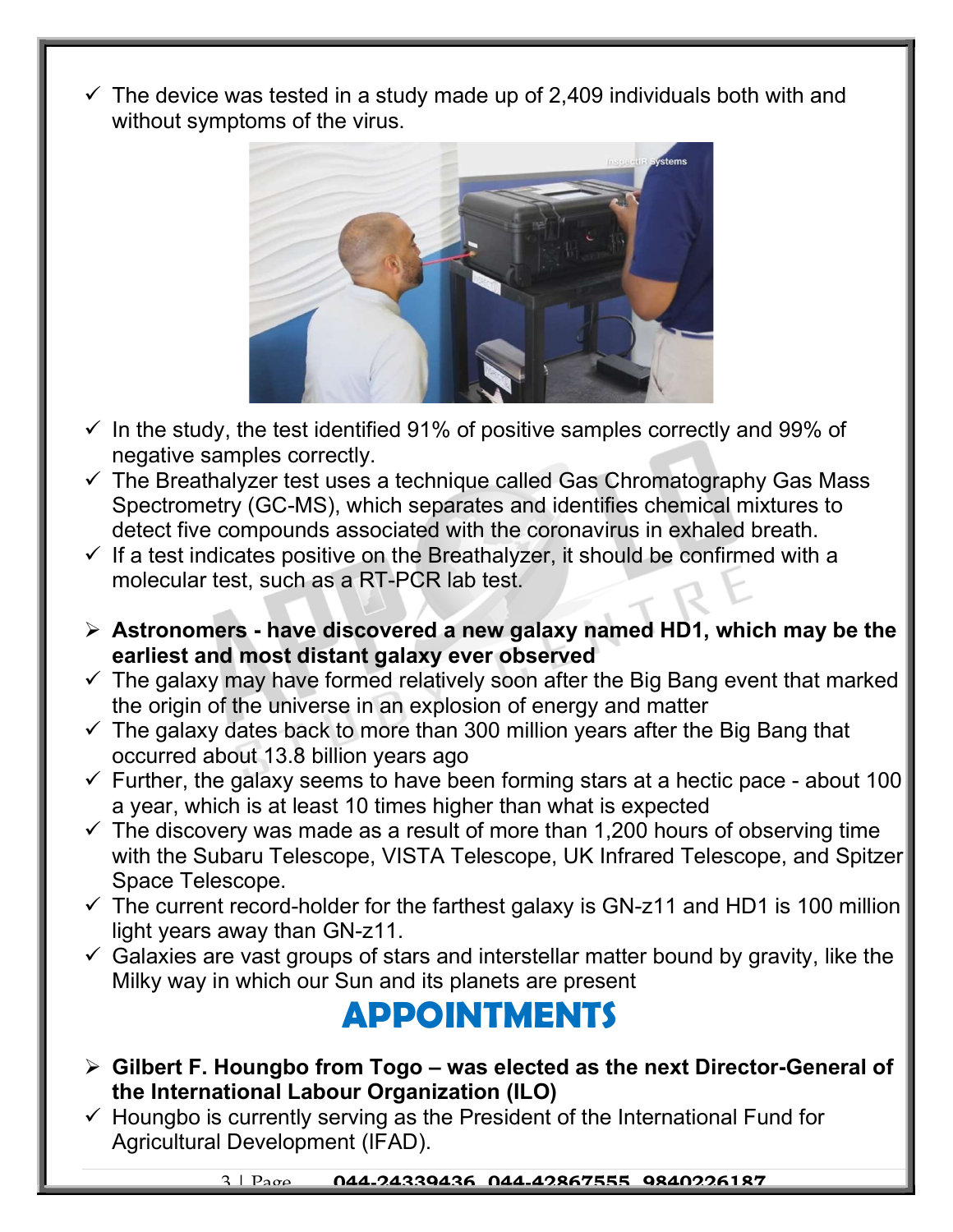

- $\checkmark$  He was elected by the ILO's Governing Body, comprising representatives of governments, workers and employers
- $\checkmark$  He will be the 11th Director-General of the ILO and the first African to hold the post.
- $\checkmark$  The new Director-General's five-year term will begin on October 1, 2022.
- $\checkmark$  The current Director-General, Guy Ryder, from the United Kingdom, has held the office since 2012.
- $\checkmark$  The ILO is the oldest specialized agency of the UN.
- $\checkmark$  It was founded in 1919 and has 187 Member States.

## AWARDS

 Vice President M. Venkaiah Naidu - conferred the International Gandhi Award for Leprosy, 2021 to Dr. Bhushan Kumar of Chandigarh and Sahyog Kushtha Yagna Trust, Gujarat at a function in New Delhi on April 13



- $\checkmark$  The annual award was instituted by Gandhi Memorial Leprosy Foundation.
- $\checkmark$  India is reporting the highest number of leprosy cases in the world
- $\checkmark$  India accounts for 51% of the new cases detected globally during the year 2020– 2021
- $\checkmark$  The National Leprosy Eradication Programme (NLEP) has been at the forefront of the battle against leprosy and has been trying to ensure total eradication